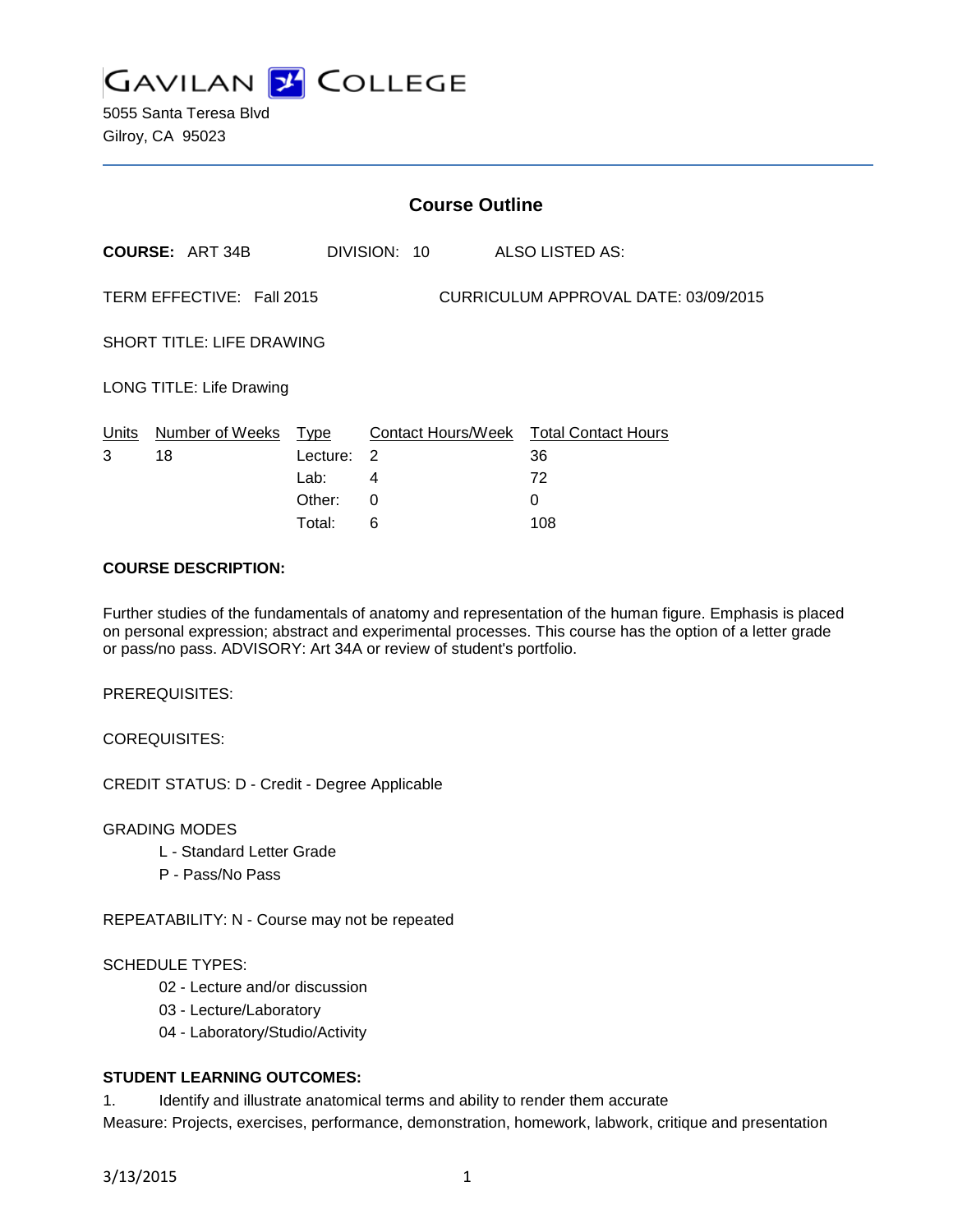PLO: 1, 2 ILO: 1, 7, 5, 2, 6, 4 GE-LO: A1, A6, C1, C2, C5 Year assessed or anticipated year of assessment: 2015

2. Identify and apply the skeletal and muscle structure of head, hands, fee t, thorax, extremities and joints including facial expressions and cartilaginous structure Measure: Projects, exercises, performance, demonstration, homework, labwork, critique and presentation PLO: 1, 2 ILO: 1, 7, 5, 2, 6, 4 GE-LO: A1, A6, C1, C2, C5 Year assessed or anticipated year of assessment: 2015

3. Demonstrate and apply line , value, area , shape, form, mass and volume theories Measure: Projects, exercises, performance, demonstration, homework, labwork, critique and presentation PLO: 1, 2 ILO: 1, 7, 5, 2, 6, 4 GE-LO: A1, A6, C1, C2, C5 Year assessed or anticipated year of assessment: 2015

4. Demonstrate and apply a variety of abstract compositional techniques using the human form Measure: Projects, exercises, performance, demonstration, homework, labwork, critique and presentation PLO: 1, 2 ILO: 1, 7, 5, 2, 6, 4 GE-LO: A1, A6, C1, C2, C5 Year assessed or anticipated year of assessment: 2015

5. Demonstrate and apply the use of pencil, pastel, conte charcoal, inks and chalk media Measure: Projects, exercises, performance, demonstration, homework, labwork, critique and presentation PLO: 1, 2 ILO: 1, 7, 5, 2, 6, 4 GE-LO: A1, A6, C1, C2, C5 Year assessed or anticipated year of assessment: 2015

6. Demonstrate and apply the use of experimental materials and processes in expressing the human form Measure: Projects, exercises, performance, demonstration, homework, labwork, critique and presentation PLO: 1, 2 ILO: 1, 7, 5, 2, 6, 4 GE-LO: A1, A6, C1, C2, C5 Year assessed or anticipated year of assessment: 2015

7. Demonstrate and apply the historical and contemporary significance of the use of the human form in the arts Measure: Projects, exercises, performance, demonstration, homework, labwork, critique and presentation

PLO: 1, 2 ILO: 1, 7, 5, 2, 6, 4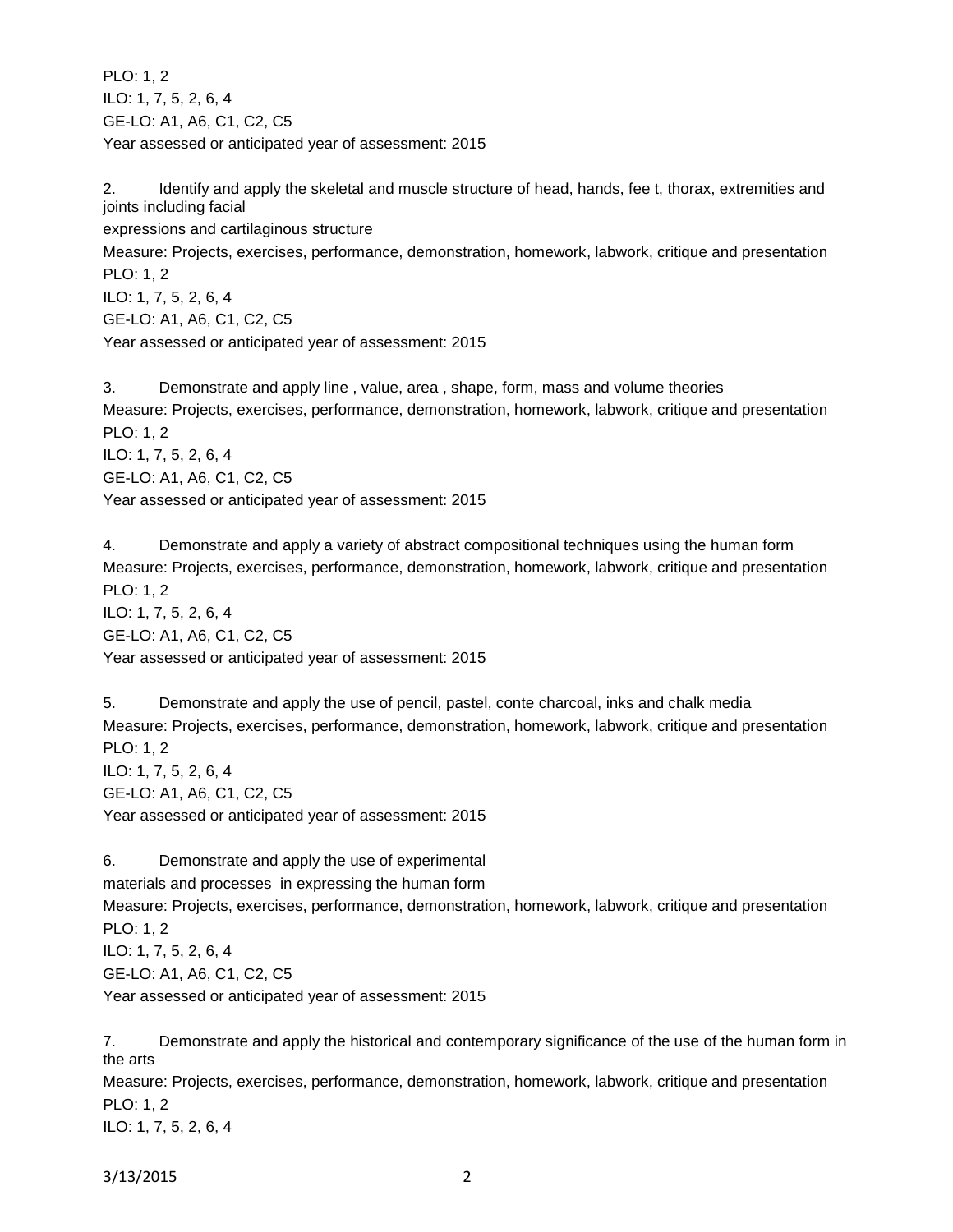GE-LO: A1, A6, C1, C2, C5 Year assessed or anticipated year of assessment: 2015

8. Apply modeling techniques for the human form in a variety of media and lighting environments Measure: Projects, exercises, performance, demonstration, homework, labwork, critique and presentation PLO: 1, 2

ILO: 1, 7, 5, 2, 6, 4 GE-LO: A1, A6, C1, C2, C5

Year assessed or anticipated year of assessment: 2015

# PROGRAM LEARNING OUTCOMES:

After completing the Studio Art major a student will be able to:

1. Analyze and describe the historical and contemporary implications of art in terms of aesthetics, content and meaning.

2. Create artworks using a variety of two dimensional art media, tools and equipment.

3. Create artworks using a variety of three dimensional art media, tools and equipment.

4. Demonstrate color theory and use color schemes. Students will be able to apply color theory to a variety of art media.

5. Demonstrate and articulate social, political, and community issues as they relate to art.

# **CONTENT, STUDENT PERFORMANCE OBJECTIVES, OUT-OF-CLASS ASSIGNMENTS**

Curriculum Approval Date: 03/09/2015

WEEK 1 6 HOURS

LECTURE: Introduction to Life Drawing

Gesture Drawing: mass gesture and volume/schematic gesture from the model

Lab: Exercises mass and schematic gesture exercises from the model and a variety of inanimate objects. Materials introduced: color pastels and color pencils

Out of Class Assignments:

Read and analyze assigned text on gesture. Create gesture drawings

OUTSIDE the studio from everyday scenes including the human figure

Student Performance Objectives:

Students analyze, demonstrate and apply drawing techniques and concepts introduced by creating gesture drawings, participating in class

discussions pertaining to individual and peer drawings, and written responses as assigned.

WEEK 2 6 HOURS

Lecture: Describe and demonstrate the use of the representational self portrait: the basic composition and proportions of the human head and features

Describe the Representational Self Portrait project.

Show examples of student work, CD/DVD images, video, slides, textbook,

and design artifacts that use a representational self portrait

Demonstrate the use of tools and materials that are used for creating

drawings using color pastels and color pencils

Describe particular material problems associated with color pastels and color pencils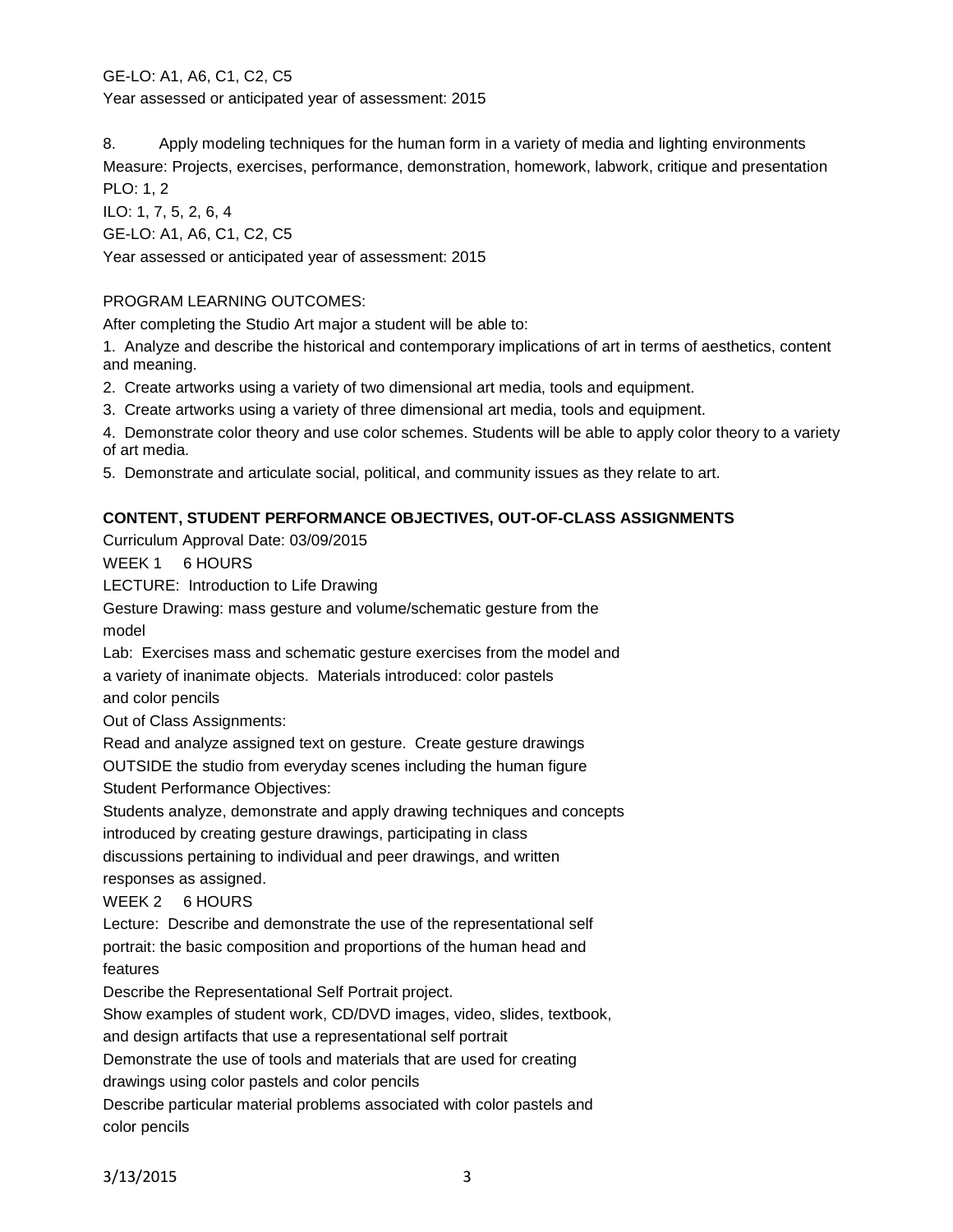Demonstrate ways to correct for color pastels and pencil problems. Lab: Create a representational self portrait from life (mirror)Critique and discussion of student drawings.

Out of Class Assignments: Work on preliminary sketches for representational self portraits

Reading assignment from textbook and/or handouts that addresses the portraiture process.

Student Performance Objectives: Students analyze, demonstrate and apply drawing techniques and concepts introduced by creating a representational self portrait, participating in class discussions

pertaining to individual and peer drawings, and written responses as

assigned..

WEEK 3 6 HOURS

Lecture: Describe and demonstrate the use of Contrapposto and juxta-

position with the skeletal structure

Describe the Contrapposto project.

Show examples of student work, CD/DVD images, video, slides, textbook,

and design artifacts that use contrapposto.

Demonstrate the use of tools and materials that are used for creating drawings using contrapposto and mass.

Describe particular material and conceptual problems associated with contrapposto and mass

Demonstrate ways to correct for juxta-position problems.

Lab: Work on exercises and contrapposto drawings.

Critique and discussion of student drawings.

Out of Class Assignments:

Work on preliminary sketches for contrapposto drawings

Reading assignment from textbook and/or handouts that addresses

contrapposto and mass

Student Performance Objectives:

Students analyze, demonstrate and apply drawing techniques and concepts

introduced by creating contrapposto and juxta-position drawings,

participating in class discussions pertaining to individual and peer

drawings, and written responses as assigned.

WEEK 4 6 HOURS

Lecture: Describe and demonstrate the use of metaphor in figure drawing

Describe the metaphor project.

Show examples of student work, CD/DVD images, video, slides, textbook, and design artifacts that use metaphor.

Demonstrate the use of tools and materials that are used for creating

drawings using metaphor

Describe particular material and conceptual problems associated with metaphor

Demonstrate ways to correct for metaphor problems.

Lab: Work on exercises and metaphor drawings.

Critique and discussion of student drawings.

Out of Class Assignments: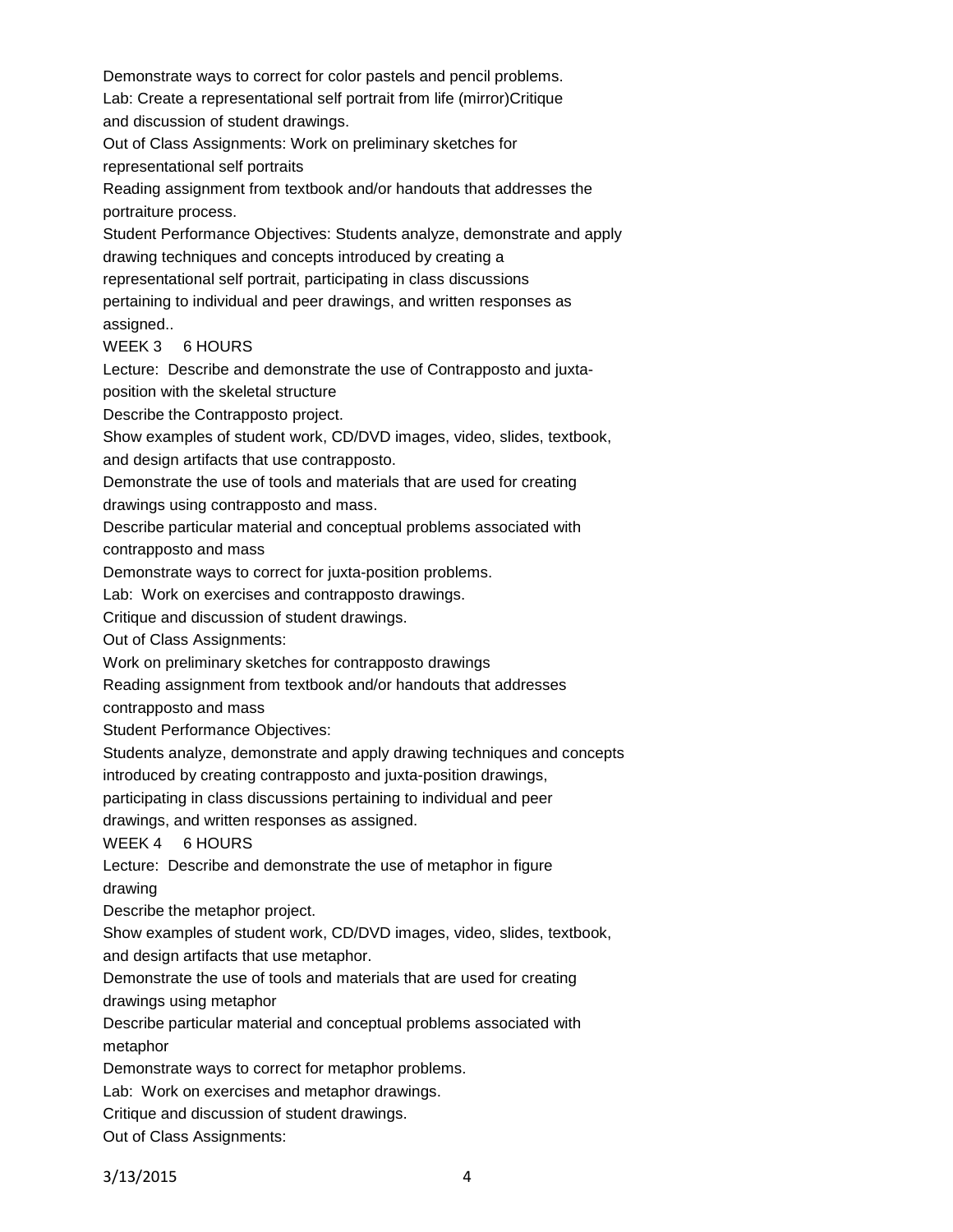Work on preliminary sketches for metaphor drawings

Reading assignment from textbook and/or handouts that addresses metaphor

Student Performance Objectives:

Students analyze, demonstrate and apply drawing techniques and concepts

introduced by creating metaphorical drawings using the human form,

participating in class discussions pertaining to individual and peer

drawings, and written responses as assigned...

WEEK 5 6 HOURS

Lecture: Describe and demonstrate the use of shape as plane and volume as pertains to the human form

Describe the shape/plane/volume project.

Show examples of student work, CD/DVD images, video, slides, textbook,

and drawing processes that use shape/plane/volume.

Demonstrate the use of tools and materials that are used for creating

drawings using shape/plane/volume

Describe particular material and conceptual problems associated with shape/plane/volume

Demonstrate ways to correct for shape/plane/volume problems

Lab: Work on exercises and shape/plane/volume drawings.

Critique and discussion of student drawings.

Out of Class Assignments:

Work on preliminary sketches for shape/plane/volume drawings

Reading assignment from textbook and/or handouts that addresses

shape/plane/volume

Student Performance Objectives:

Students analyze, demonstrate and apply drawing techniques and concepts introduced by creating shape/plane/volume drawings, participating in class discussions pertaining to individual and peer drawings, and

written responses as assigned

WEEK 6 6 HOURS

Lecture: Describe and demonstrate the ways of creating character with

the human form

Describe the character project.

Show examples of student work, CD/DVD images, video, slides, textbook,

and drawing processes that use character build-up

Demonstrate the use of tools and materials that are used for creating

drawings using character build-up

Describe particular material and conceptual problems associated with character

Lab: Work on exercises and character drawings.

Critique and discussion of student drawings.

Out of Class Assignments:

Work on preliminary sketches for character drawings

Reading assignment from textbook and/or handouts that addresses

character

Student Performance Objectives:

Students analyze, demonstrate and apply drawing techniques and concepts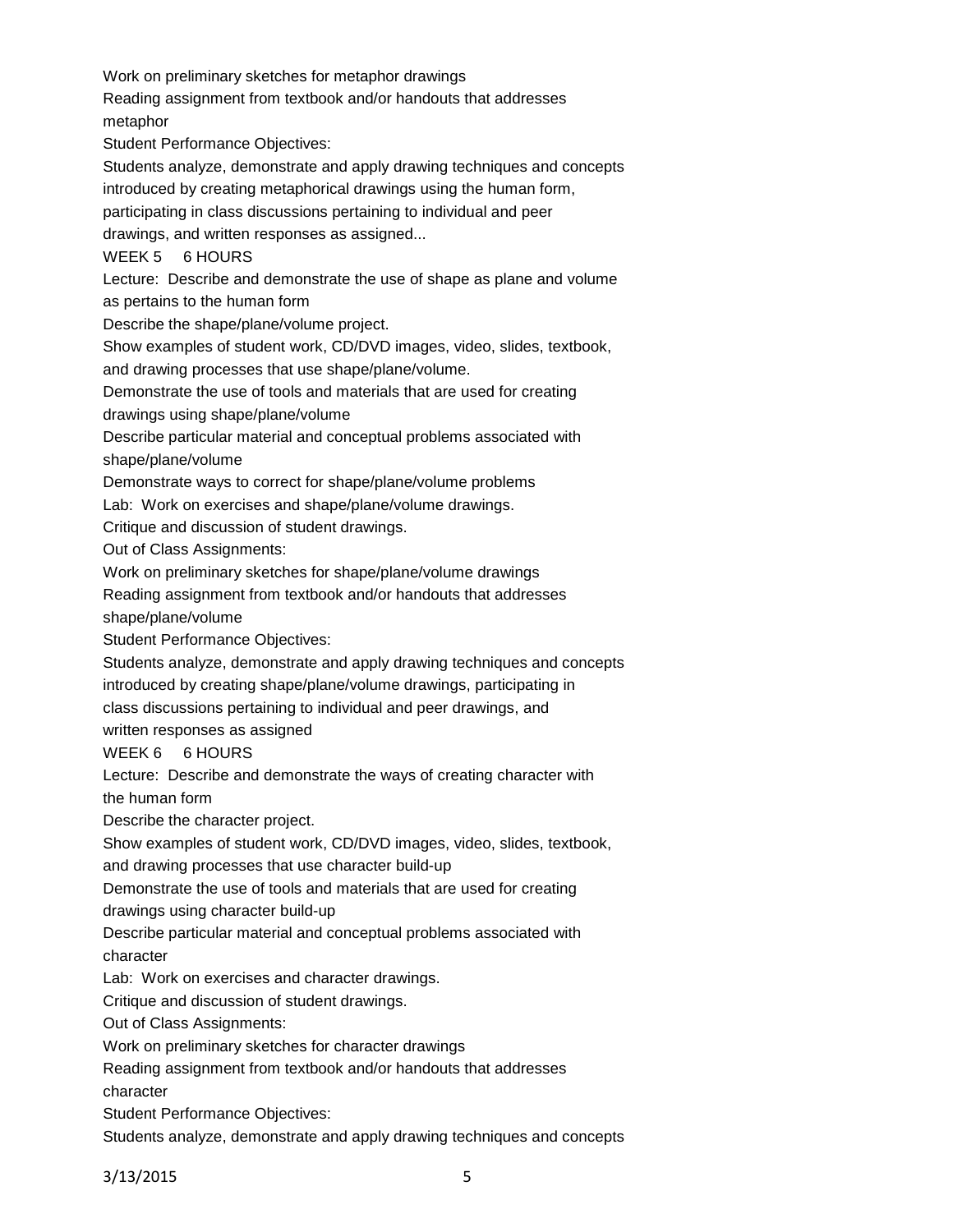introduced by creating strong character drawings, participating in class discussions pertaining to individual and peer drawings, and

written responses as assigned.

WEEK 7 6 HOURS

Lecture: Describe and demonstrate the use of Chiaroscuro; light/dark contrast

Describe the chiaroscuro project.

Show examples of student work, CD/DVD images, video, slides, textbook,

and drawing processes that use chiaroscuro

Demonstrate the use of tools and materials that are used for creating

drawings using chiaroscuro

Describe particular material and conceptual problems associated with chiaroscuro

Demonstrate ways to correct for chiaroscuro problems

Lab: Work on exercises and chiaroscuro drawings.

Critique and discussion of student drawings.

Out of Class Assignments:

Work on preliminary sketches for chiaroscuro drawings

Reading assignment from textbook and/or handouts that addresses

chiaroscuro

Student Performance Objectives:

Students analyze, demonstrate and apply drawing techniques and concepts

introduced by creating chiaroscuro drawings, participating in class

discussions pertaining to individual and peer drawings, and written

responses as assigned.

WEEK 8 6 HOURS

Lecture: Describe and demonstrate the use of the expressive uses of

value in the human form

Describe the Expressive Value project.

Show examples of student work, CD/DVD images, video, slides, textbook,

and drawing processes that use expressive value

Demonstrate the use of tools and materials that are used for creating

drawings using expressive value

Describe particular material and conceptual problems associated with expressive value

Demonstrate ways to correct for expressive value problems

Lab: Work on exercises and expressive value drawings.

Critique and discussion of student drawings.

Out of Class Assignments:

Work on preliminary sketches for expressive value drawings

Reading assignment from textbook and/or handouts that addresses

expressive value

Student Performance Objectives:

Students analyze, demonstrate and apply drawing techniques and concepts

introduced by creating expressive value drawings, participating in

class discussions pertaining to individual and peer drawings, and

written responses as assigned.

WEEK 9 6 HOURS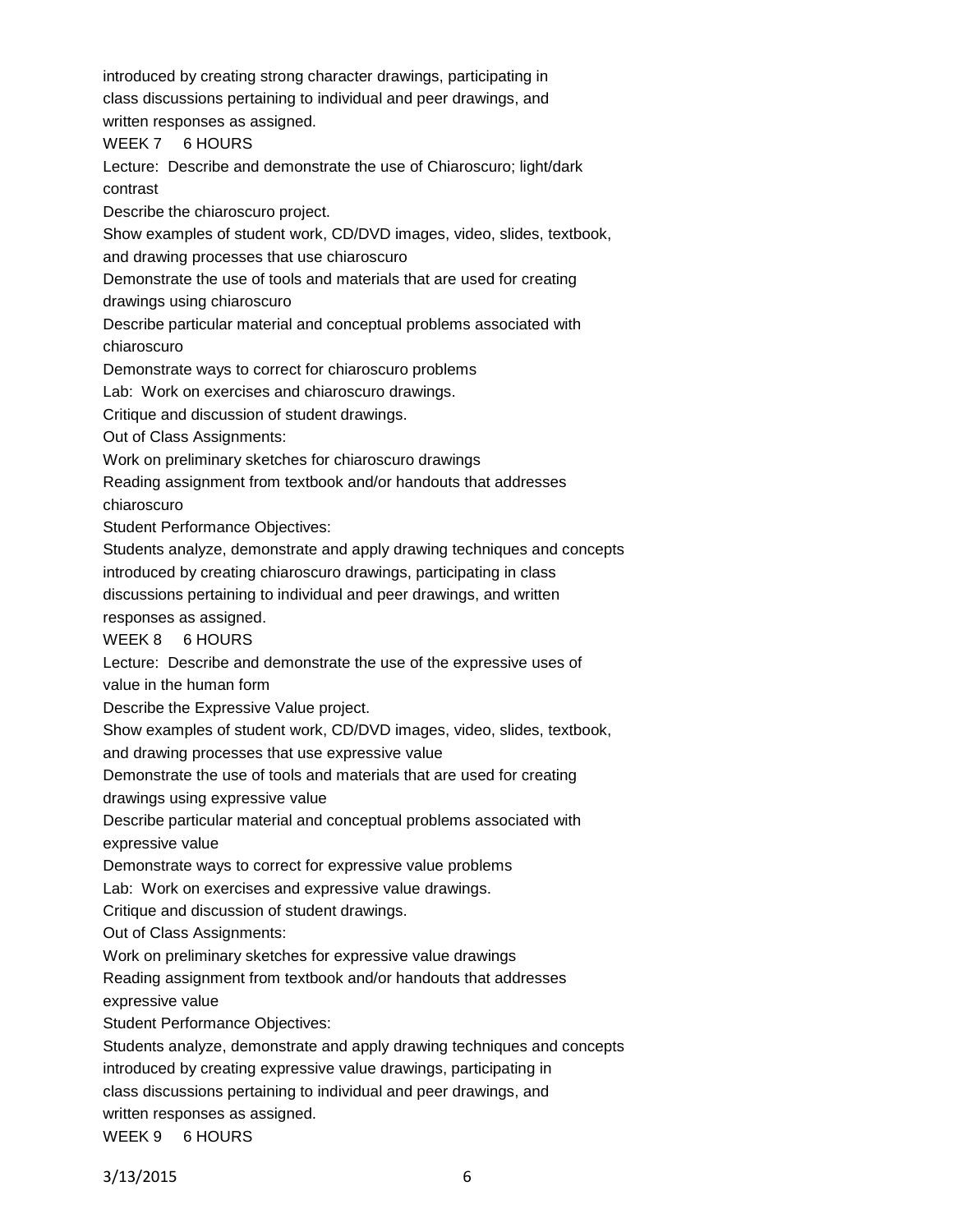Lecture: Describe and demonstrate the use of contour line in the human form

Describe the Contour Line project.

Show examples of student work, CD/DVD images, video, slides, textbook,

and drawing processes that use contour line

Demonstrate the use of tools and materials that are used for creating

drawings using contour line

Describe particular material and conceptual problems associated with contour line

Demonstrate ways to correct for contour line problems

Lab: Work on exercises and contour line drawings.

Critique and discussion of student drawings.

Out of Class Assignments:

Work on preliminary sketches for contour line drawings

Reading assignment from textbook and/or handouts that addresses contour line

Student Performance Objectives:

Students analyze, demonstrate and apply drawing techniques and concepts introduced by creating contour line drawings, participating in class

discussions pertaining to individual and peer drawings, and written

responses as assigned.

WEEK 10 6 HOURS

Lecture: Describe and demonstrate the use and application of line

variety in drawing; thoractic studies-skeletal

Describe the Thoractic project.

Show examples of student work, CD/DVD images, video, slides, textbook,

and drawing processes that use line variety

Demonstrate the use of tools and materials that are used for creating

drawings using line variety

Describe particular material and conceptual problems associated with line variety

Demonstrate ways to correct for expressive value problems

Lab: Work on exercises and Thoractic drawings.

Critique and discussion of student drawings.

Out of Class Assignments:

Work on preliminary sketches for thoractic drawings

Reading assignment from textbook and/or handouts that addresses line

variety and the thorastic diagrams

Student Performance Objectives:

Students analyze, demonstrate and apply drawing techniques and concepts

introduced by creating thorastic drawings with line variety,

participating in class discussions pertaining to individual and peer

drawings, and written responses as assigned.

WEEK 11 6 HOURS

Lecture: Describe and demonstrate the use of texture in drawing the

human form

Describe the texture project.

Show examples of student work, CD/DVD images, video, slides, textbook,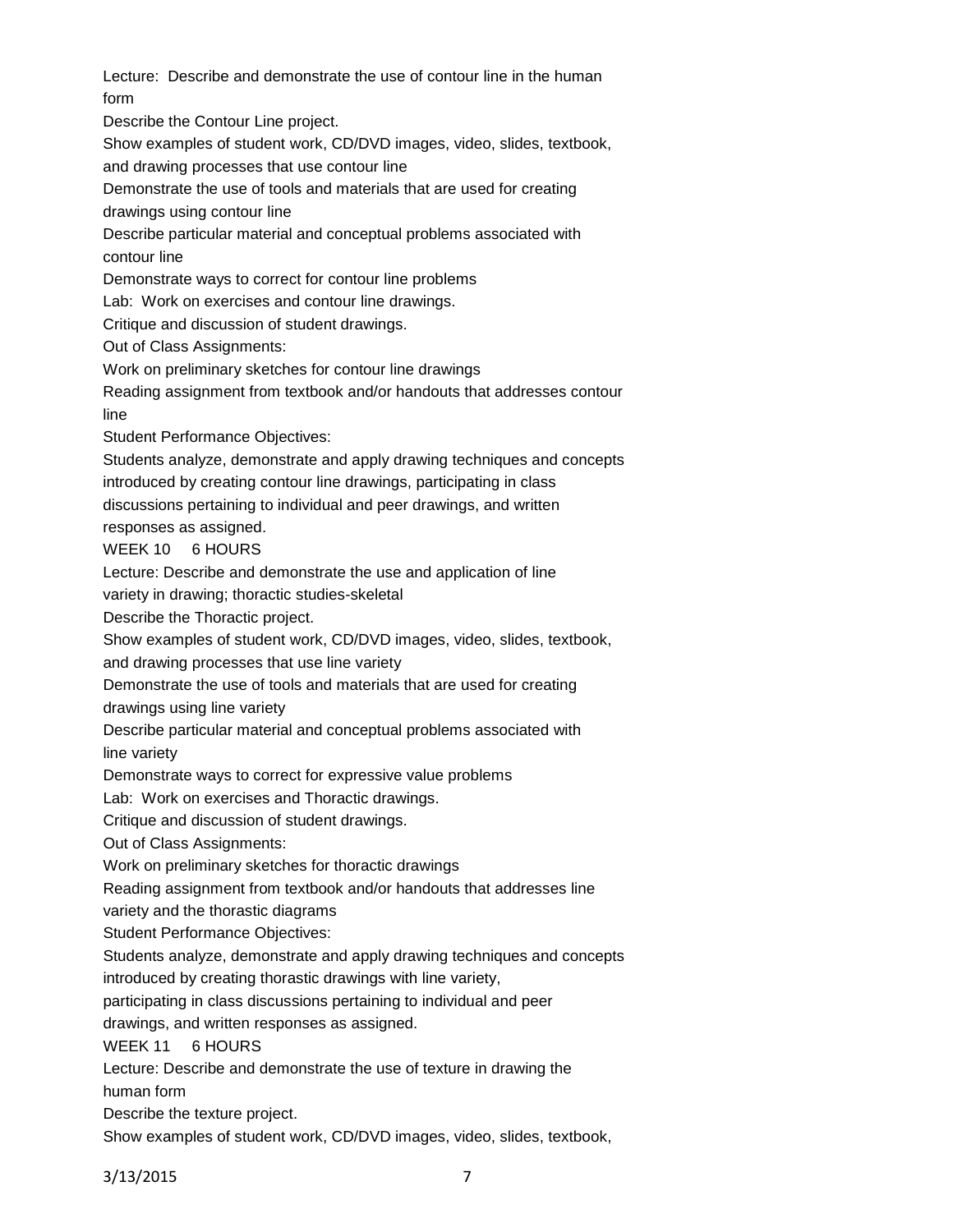and drawing processes that use texture

Demonstrate the use of tools and materials that are used for creating

drawings using texture

Describe particular material and conceptual problems associated with texture

Demonstrate ways to correct for expressive value problems

Lab: Work on exercises and texture drawings.

Critique and discussion of student drawings.

Out of Class Assignments:

Work on preliminary sketches for texture drawings

Reading assignment from textbook and/or handouts that addresses texture

Student Performance Objectives:

Students analyze, demonstrate and apply drawing techniques and concepts

introduced by creating texture drawings, participating in class

discussions pertaining to individual and peer drawings, and written

responses as assigned.

WEEK 12 6 HOURS

Lecture: Describe and demonstrate the use of Invented, Conventional and Symbolic Texture in drawing the human form

Describe the symbolic texture project.

Show examples of student work, CD/DVD images, video, slides, textbook,

and drawing processes that use symbolic and invented texture

Demonstrate the use of tools and materials that are used for creating

drawings using symbolic and invented texture

Describe particular material and conceptual problems associated with symbolic and invented texture

Demonstrate ways to correct for symbolic and invented texture problems

Lab: Work on exercises and Symbolic and Invented Textures drawings. Critique and discussion of student drawings.

Out of Class Assignments:

Work on preliminary sketches for the Symbolic and Invented texture drawings

Reading assignment from textbook and/or handouts that addresses

Symbolic and Invented texture

Student Performance Objectives:

Students analyze, demonstrate and apply drawing techniques and concepts

introduced by creating symbolic and invented texture drawings,

participating in class discussions pertaining to individual and peer

drawings, and written responses as assigned.

WEEK 13 6 HOURS

Lecture: Describe and demonstrate the use of Spatial Illusion in

drawing the human form

Describe the Spatial Illusion project.

Show examples of student work, CD/DVD images, video, slides, textbook,

and drawing processes that use spatial illusion

Demonstrate the use of tools and materials that are used for creating

drawings using spatial illusion

Describe particular material and conceptual problems associated with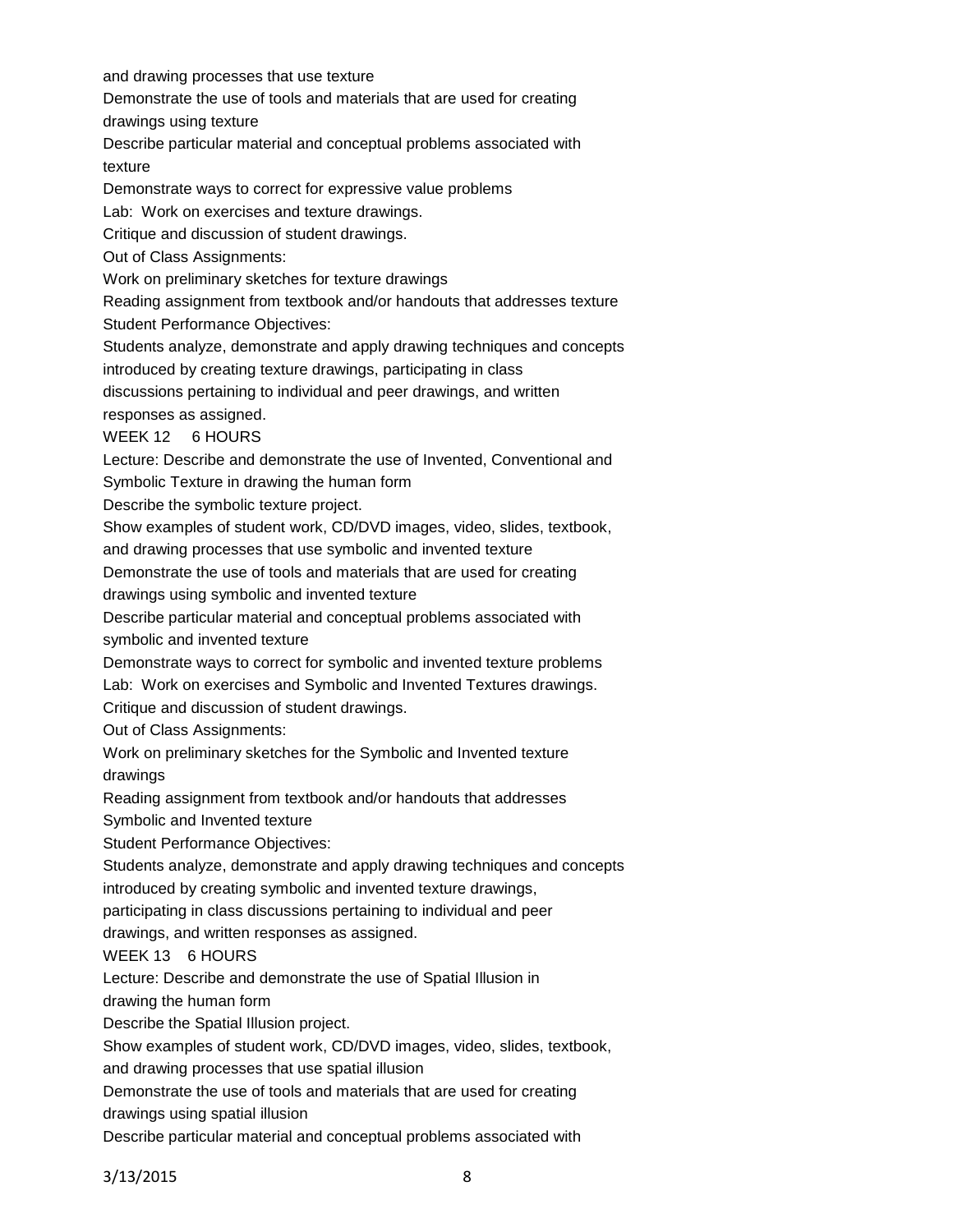spatial illusion

Demonstrate ways to correct for spatial illusion problems

Lab:

Work on exercises and spatial illusion drawings.

Critique and discussion of student drawings.

Out of Class Assignments:

Work on preliminary sketches for spatial illusion drawings

Reading assignment from textbook and/or handouts that addresses spatial illusion

Student Performance Objectives:

Students analyze, demonstrate and apply drawing techniques and concepts

introduced by creating spatial illusion drawings, participating in

class discussions pertaining to individual and peer drawings, and

written responses as assigned.

WEEK 14 6 HOURS

Lecture: Describe and demonstrate the study of anatomical renderings: head

Describe the Anatomical Rendering project.

Show examples of student work, CD/DVD images, video, slides, textbook,

and drawing processes that illustrate anatomical renderings

Demonstrate the use of tools and materials that are used for creating anatomical rendering drawings

Describe particular material and conceptual problems associated with anatomical renderings

Demonstrate ways to correct for anatomical rendering problems

Lab: Work on exercises and anatomical rendering drawings.

Critique and discussion of student drawings.

Out of Class Assignments:

Work on preliminary sketches for anatomical rendering drawings

Reading assignment from textbook and/or handouts that illustrate

anatomical renderings

Student Performance Objectives:

Students analyze, demonstrate and apply drawing techniques and concepts

introduced by creating anatomical rendering drawings of the human form,

participating in class discussions pertaining to individual and peer

drawings, and written responses as assigned.

WEEK 15 6 HOURS

Lecture: Describe and demonstrate the study of anatomical renderings:

hands and feet

Describe the Anatomical Rendering project.

Show examples of student work, CD/DVD images, video, slides, textbook,

and drawing processes that illustrate anatomical renderings

Demonstrate the use of tools and materials that are used for creating anatomical rendering drawings

Describe particular material and conceptual problems associated with anatomical renderings

Demonstrate ways to correct for anatomical rendering problems

Lab: Work on exercises and anatomical rendering drawings.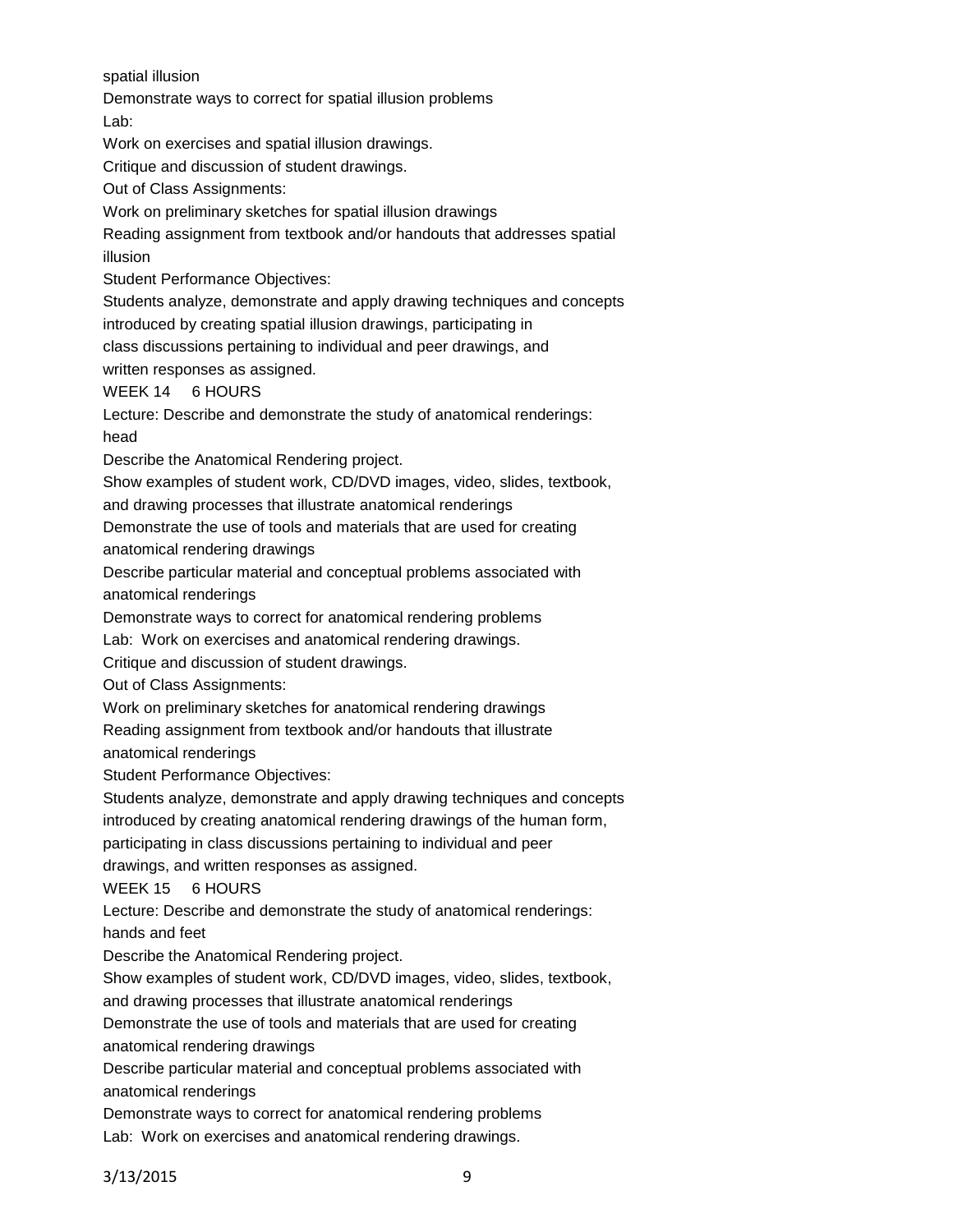Out of Class Assignments: Work on preliminary sketches for anatomical rendering drawings Reading assignment from textbook and/or handouts that illustrate anatomical renderings Student Performance Objectives: Students analyze, demonstrate and apply drawing techniques and concepts introduced by creating anatomical rendering drawings of the human form, participating in class discussions pertaining to individual and peer drawings, and written responses as assigned. WEEK 16 6 HOURS Lecture: Describe and demonstrate the study of anatomical renderings: torso, back and legs Describe the Anatomical Rendering project. Show examples of student work, CD/DVD images, video, slides, textbook, and drawing processes that illustrate anatomical renderings Demonstrate the use of tools and materials that are used for creating anatomical rendering drawings Describe particular material and conceptual problems associated with anatomical renderings Demonstrate ways to correct for anatomical rendering problems Lab: Work on exercises and anatomical rendering drawings. Critique and discussion of student drawings. Out of Class Assignments: Work on preliminary sketches for anatomical rendering drawings Reading assignment from textbook and/or handouts that illustrate anatomical renderings Student Performance Objectives: Students analyze, demonstrate and apply drawing techniques and concepts introduced by creating anatomical rendering drawings of the human form, participating in class discussions pertaining to individual and peer drawings, and written responses as assigned. WEEK 17 6 HOURS Lecture: Describe and demonstrate the use of the human form in multiple-point perspective Describe the Multiple-Point Perspective project. Show examples of student work, CD/DVD images, video, slides, textbook, and drawing processes that use multiple-point perspective Demonstrate the use of tools and materials that are used for creating drawings using multiple-point perspective Describe particular material and conceptual problems associated with multiple-point perspective Demonstrate ways to correct for multiple-point perspective problems Lab: Work on exercises and multiple-point perspective drawings. Critique and discussion of student drawings. Out of Class Assignments: Work on preliminary sketches for multiple-point perspective drawings

Critique and discussion of student drawings.

Reading assignment from textbook and/or handouts that addresses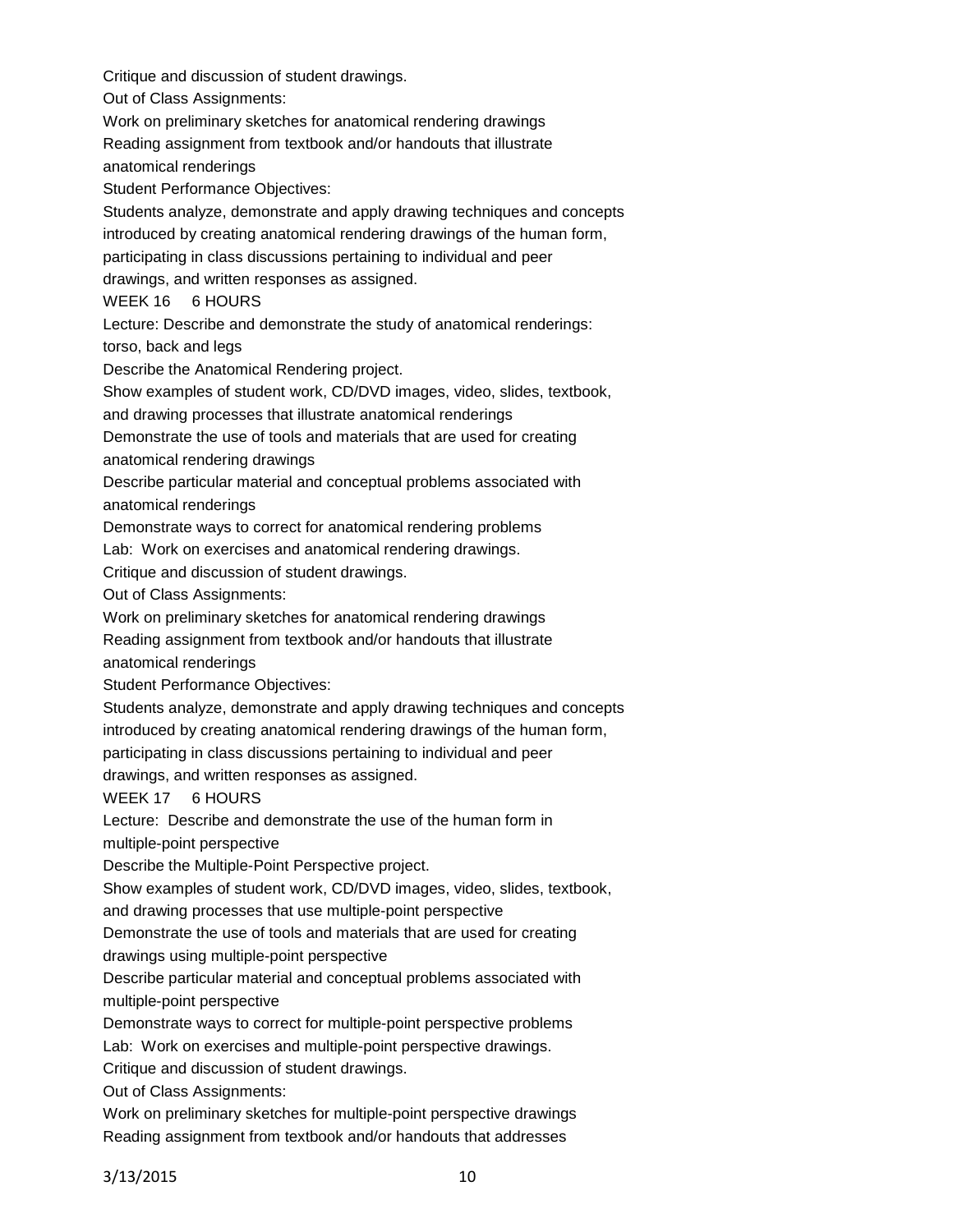multiple-point perspective Student Performance Objectives: Students analyze, demonstrate and apply drawing techniques and concepts introduced by creating multiple-point perspective drawings, participating in class discussions pertaining to individual and peer drawings, and written responses as assigned. WEEK 18 2 HOURS Final Exam.

## **METHODS OF INSTRUCTION:**

Lecture, video, cd/dvd, computer presentations, internet, examples, demonstrations, lab exercises, critiques-class discussions.

# **METHODS OF EVALUATION:**

| The types of writing assignments required:                              |  |  |  |  |
|-------------------------------------------------------------------------|--|--|--|--|
| Written homework                                                        |  |  |  |  |
| Term papers                                                             |  |  |  |  |
| Other: Visual journal entries/notes for ea. drawing proj.               |  |  |  |  |
| The problem-solving assignments required:                               |  |  |  |  |
| Lab reports                                                             |  |  |  |  |
| Other: drawing                                                          |  |  |  |  |
| The types of skill demonstrations required:                             |  |  |  |  |
| Class performance                                                       |  |  |  |  |
| Field work                                                              |  |  |  |  |
| Other: Critique/discussion, visual journal work, drawings               |  |  |  |  |
| The types of objective examinations used in the course:                 |  |  |  |  |
| Multiple choice                                                         |  |  |  |  |
| True/false                                                              |  |  |  |  |
| Matching items                                                          |  |  |  |  |
| Completion                                                              |  |  |  |  |
| Other category:                                                         |  |  |  |  |
| Finished cumulative portfolio of drawings and sketches demonstrating an |  |  |  |  |
| understanding and application of drawing techniques & concepts.         |  |  |  |  |
| The basis for assigning students grades in the course:                  |  |  |  |  |
| $10\% - 20\%$<br>Writing assignments:                                   |  |  |  |  |
| Problem-solving demonstrations:<br>10% - 20%                            |  |  |  |  |
| Skill demonstrations:<br>10% - 20%                                      |  |  |  |  |
| Objective examinations: 10% - 20%                                       |  |  |  |  |
| Other methods of evaluation:<br>40% - 50%                               |  |  |  |  |
|                                                                         |  |  |  |  |

# **REPRESENTATIVE TEXTBOOKS:**

#### Required:

Nathan Goldstein, "Figure Drawing: The Structure, Anatomy and Expressive Design of the Human Form, 6th Edition", Prentice Hall, 2007,

or other appropriate college level text.

Reading level of text: 13+ grade Verified by: a. rosette